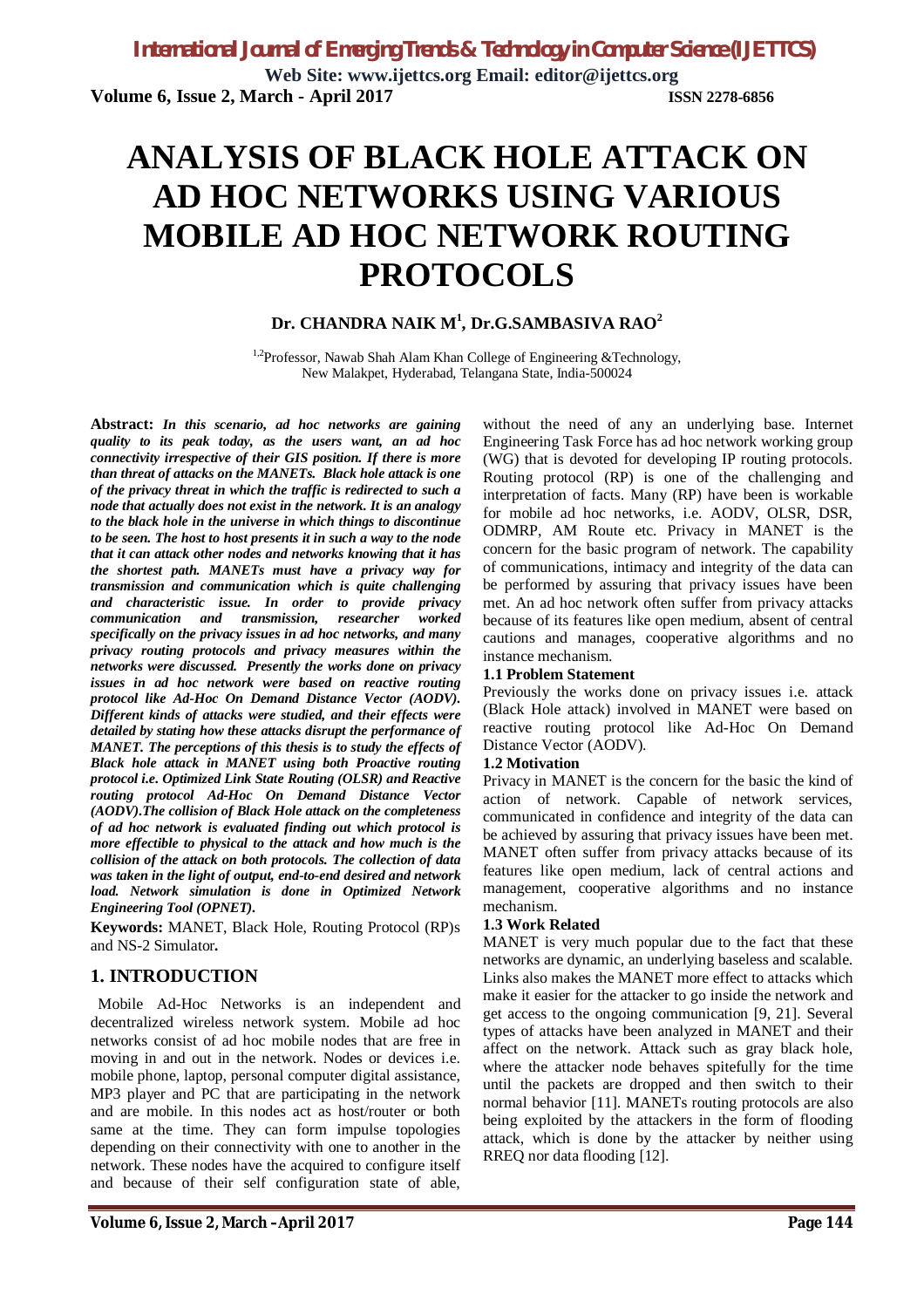**Web Site: www.ijettcs.org Email: editor@ijettcs.org Volume 6, Issue 2, March - April 2017 ISSN 2278-6856**

### **2. WIRELESS NETWORKS**

Wireless networks are gaining quality to its point today, as the user wants wireless communication irrespective of their GIS position. Wireless Networks enable users to communicate and transfer data with each other without any wired medium between them. One of the main reasons of the quality of these networks is widely organization of wireless devices. Connectionless application and devices mainly stress on Wireless Local Area Networks. This has mainly two modes of processes, i.e. in the presence of Control Module (CM) also known as Base Stations and Ad-Hoc connectivity where there is no Control Module. Ad-Hoc networks do not depend on fixed an underlying base in order to carry out their processes.

#### **2.1 Network**

Before going into the details of wireless network, it is significant to understand what a network is and several types of networks available now days. Any collection of devices/computers connected with each other by means of communication channels that help the users to share resources and communicate with other users. There are two categories of network i.e. wired and wireless networks.

#### **2.2 Why Wireless Networks?**

Wireless networks are getting popular due to their easy of useful. Consumer/user is no more dependent on wires where he/she is, ease to move and enjoy being communicated to the network. One of the great features of wireless that makes it fascinating and different amongst the traditional wired networks is quality. On the basis of coverage area the wireless communications can be divided into three types.

- a) Personal Area network
- b) Local Area Network
- c) Wide Area Network

#### **a) Personal Area Network**

PANs are used for communication between computers devices close to one person [1].Some of the PANs are zigbee, Bluetooth, sensor networks. Bluetooth is low/high cost wireless connection that can link up devices. These devices work within 100 meters, with access speed up to 1221 Kbps.

#### **b) Local Area Network**

Wireless local area network is standardized by Institute of Electrical and Electronics Engineer (IEEE). In LAN the users communicate with each other in local area coverage i.e. within building or campus. It implemented in mobile devices like a laptop, PDAs, Mobile Cell phones etc. In Wired LAN, Ethernet Protocol, IEEE 802.11 is used. Wired LAN is mainly used for the connection with internet.

#### **c) Wide Area Network**

Wireless wide area network (WWAN) cover GIS larger area than LAN. The WANs almost consist of one or two LANs.



**Fig. 2.1** Communications in Wireless Networks

#### **2.3 Route Discovery Mechanism in AODV**

Node "A" wants to initiate transmission with another node "G" as shown in the Fig. 2.2 it will generate a route request message (RREQ). Once the host node is located or an intermediate node with enough fresh routes is in particular location, they generate control message route reply message (RREP) to the host node. When RREP reaches the host node, a route is established between the host nodes "A" and host node "G". Once the route is established between "A" and "G", node "A" and "G" can network with each other.



**Fig. 2.2** AODV Route Discovery

When there is a link up/down or a link between hosts is broken that causes one or more than one links not reachable from the host, the RERR message is sent to the host. When RREQ message is broadcasted for the positioning the host i.e. from the node "A" to the next to another nodes, at node "E" the link is broken between "E" and "G", so a route error RERR message is generated at node "E" and transmitted to the host informing the host a route error, where "A" is host and "G" is the host. As shown in the Fig.2.3



**Fig. 2.3** Route Error Message in AODV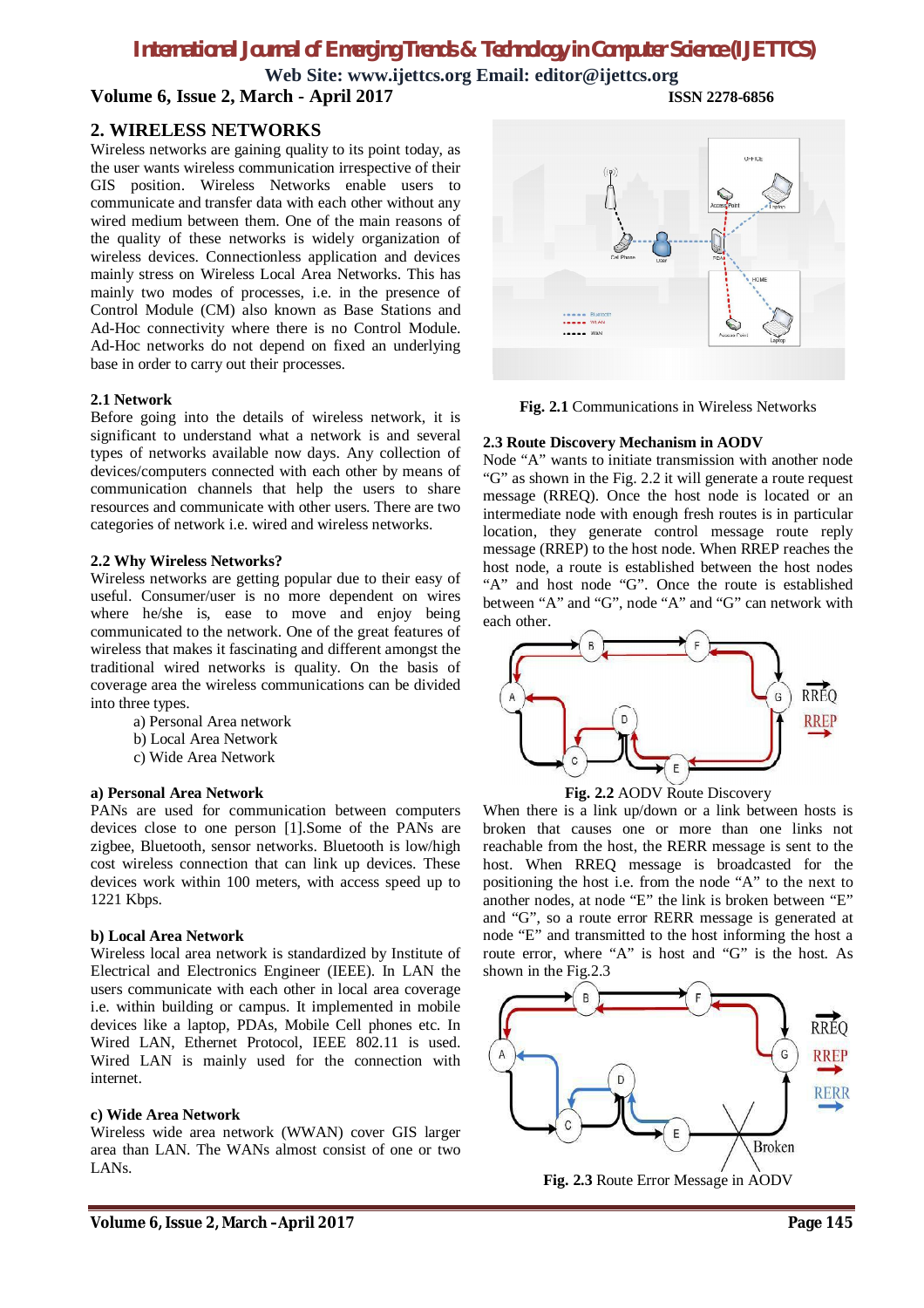**Web Site: www.ijettcs.org Email: editor@ijettcs.org Volume 6, Issue 2, March - April 2017 ISSN 2278-6856**

#### **3. PRIVACY ISSUES IN MANET**

Privacy in MANETs the concern for the basic the quality of network. Capability of communications, intimacy and integrity of the data can be performed by assuring that privacy issues. MANET often suffers from privacy attacks because of its features like open medium, several topologies dynamically, lack of central monitoring and manages cooperative algorithms and no instance mechanism. However, mobile Ad-Hoc networking is still in need of further discussions and development in terms of privacy [15]. The RPs designed majorly for internet is different from the MANET. Traditional routing table was basically made for the hosts which are connected wired to a non dynamic backbone [16].

#### **3.1Classification of Attacks**

The attacks can be categorized on the basis of the host of the attacks i.e. Internal /External, and on the behavior of the attack i.e. Passive/Active attack. This classification is most uses because the attacker can an act the network either as internal, external or/ as well as active/passive attack.

#### **3.1.1 External and Internal Attack**

External attackers are mainly outside the networks who want to get access to the network and once they get access to the network they start sending bogus packets, DoS in order to disrupt the performance of the whole network. While in internal attack the attacker wants to have normal access to the network as well as participate in the normal activities of the network.



#### **Fig. 3.1** External and Internal Attacks in MANETs **3.1.2 Active and Passive Attack**

In active attack the attacker interrupts the performance of the network, uses information and tries to destroy the data during the exchange in the network [10]. This attack brings the attacker in powerful position where attacker can't modify, fabricate and replays the massages. Attackers in passive attacks can't interrupt the processes of the network [10].



**Fig. 3.2** Active and Passive Attack in MANETs

#### **4. BLACK HOLE ATTACK IN MANET**

MANETs face different privacies threats i.e. attack that are carried out against them to disorder the normal

performance of the networks. In these attacks, black hole attack is that kind of attack which occurs in Mobile Ad-Hoc networks (MANET).

#### **4.1 Black Hole Attack**

In this scenario, Black hole attack, a spiteful node uses its RP in order to purpose itself for having the shortest path to the host or to the packet it wants to deflect. In this way attacker node will always have the availability in replying to the route request and thus deflect the data packet and retain it [15]. As shown in Fig. 4.1 how black hole problem arises, here node "A" want to send data packets to node "D" and initiate the route discovery process. So if node "C" is a spiteful node then it will claim that it has active route to the specified host as soon as it receives RREQ packets.



**Fig. 4.1** Black Hole Problem **4.1.1 Black hole attack in AODV** 

There are two categories of black hole attack can be described in AODV in order to distinguish the kind of black hole attack.

#### **Internal Black hole attack**

In this type of black hole attack has an internal spiteful node which fits in between the routes of given sender and receiver? As soon as it gets the chance this spiteful node make itself an active data route element. At the stage it is now able of conducting attack with the begin of data transmission.

#### **External Black hole attack**

External attacks stay outside of the network and deny access to network traffic or creating an excessive in network or by disordering the entire network. External attack can become a different kind of internal attack when it take control of internal spiteful node and control it to attack other nodes in MANET.



**Fig. 4.2** Black hole attack specification

In AODV black hole attack the spiteful node "A" first detect the active route in between the sender "E" and host "D". The spiteful node "A" then send the RREP which contains the spoofed host address including small hop count and large sequence number than normal to node "C". This node "C" forwards this RREP to the sender node "E".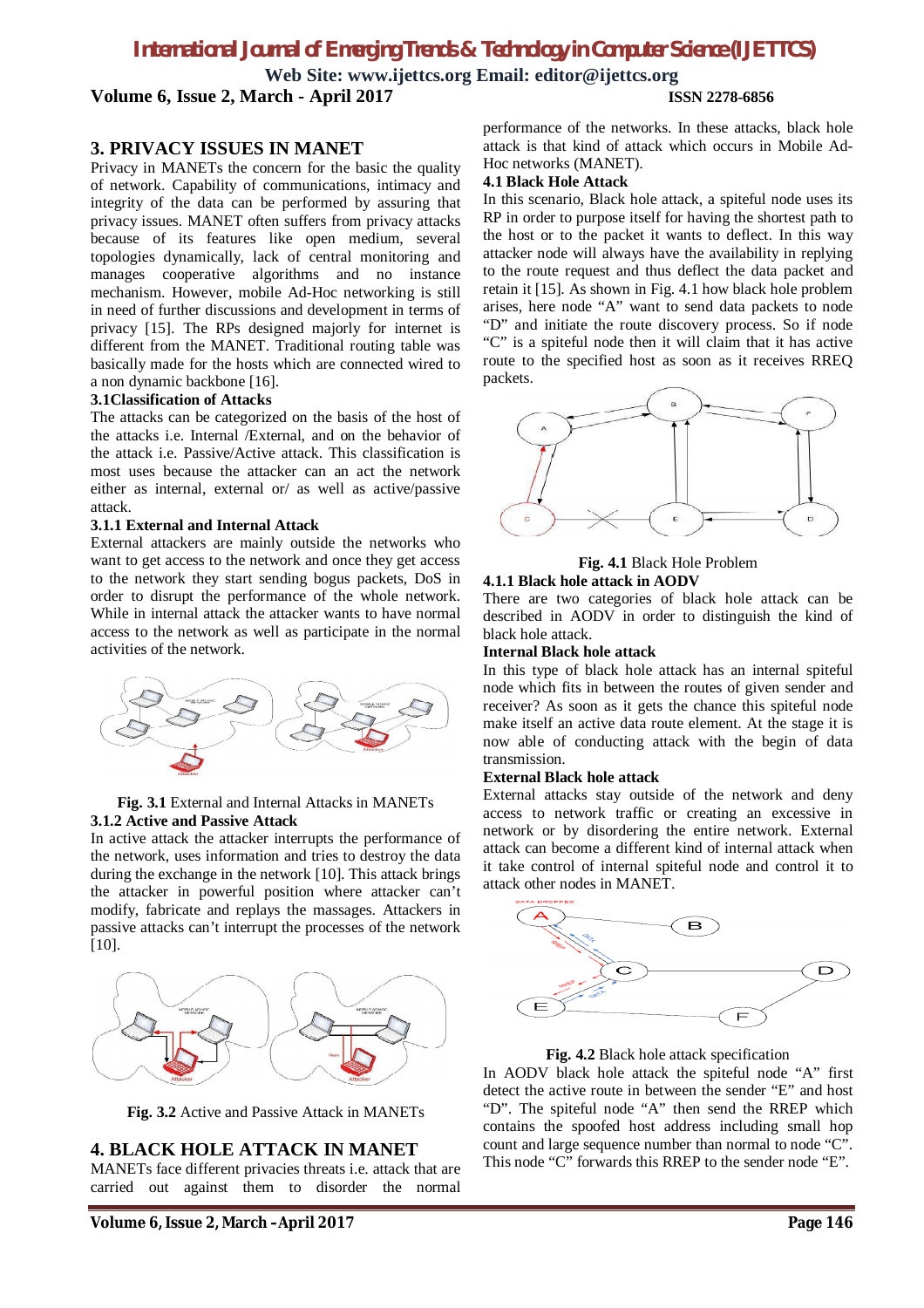**Web Site: www.ijettcs.org Email: editor@ijettcs.org Volume 6, Issue 2, March - April 2017 ISSN 2278-6856**

#### **5.PERFORMANCE ANALYSIS**

This chapter explains the several performance metrics required for evaluation of protocols. To repeat the black hole attack, we starts with the overview of performance metrics that adds Host-to-Host delay, Throughput and Network load. In this matrix are uses because of it performance analysis of network.

#### **5.1 Tool Simulations**

The tool used for the simulation study is OPNET 14.5 modeler. OPNET is a network and applications based software used for network management and analysis [18]. OPNET models connected devices, several protocols, architecture of various networks and technologies and provide simulations of their performances in virtual conditions.

#### **5.2 Collection of Results and Statistics**

Two types of statistics are involved in OPNET simulations. Global and object statistics, global statistics is for entire network's collections of data. Whereas object statistics involves separate node statistics. After the selection of statistics and running the simulations, result are taken and analyzed. In our case we have used by global discrete event statistics (DES).

#### **5. 3 Simulation Setup**

As shown in figure 5.1 employs the simulation arranges of a single scenario comprising of 32 mobile nodes moving at a constant speed of 100 meter per seconds. Total of 16 scenarios have been developed, all of them with mobility of 15 m/s. Number of nodes were varied and simulation time was taken 1000 sec. Simulation areas taken is 1000 x 1000 meters. Packet Inter-Arrival Time (sec) is taken exponential (1) and packet size (bits) is exponential (1024). The data rates of mobile nodes are 14 Mbps with the default transmitting power of 0.01 watts. This spiteful node buffer size is lowered to a level which increases packet drop. In addition the simulation parameters are given in Table 5.1

| <b>Table 5.1</b>             |                    |
|------------------------------|--------------------|
| <b>SIMULATION PARAMETERS</b> |                    |
|                              |                    |
| Examined protocols           | AODV and OLSR      |
| Simulation time              | 1000 seconds       |
| Simulation area (m x m)      | $1000 \times 1000$ |
| Number of Nodes              | 32 and 30          |
| Traffic Type                 | TCP                |
| Performance Parameter        | Throughput, delay, |
|                              | Network Load       |
| Pause time                   | 1000 seconds       |
| Mobility $(m/s)$             | 100 meter/second   |
| Packet Inter-Arrival Time    | exponential(1)     |
| (s)                          | exponential(1024)  |
| Packet size (bits)           | 0.005              |
| Transmit Power(W)            | 22 Mbps            |
| Date Rate (Mbps)             | Random waypoint    |
| <b>Mobility Model</b>        |                    |



**Fig.5.1** Simulation Environment for 30 nodes

#### **6.RESULTS**

In this result and its analysis based on the simulation performed in OPNET modeler 15.5. Our simulated results are provides in Figures (7.1-7.8) gives the variation in network nodes while under Black Hole attack. To determine the behavior of simulated intrusion based black hole attack, we studied the performance metrics of packet host-to-host delay, throughput and network load. These parameters are already defined in chapter 7 "performance analysis".



**Fig. 1** Host-to-Host delays of OLSR and AODV with vs. Without attacks for 32 nodes



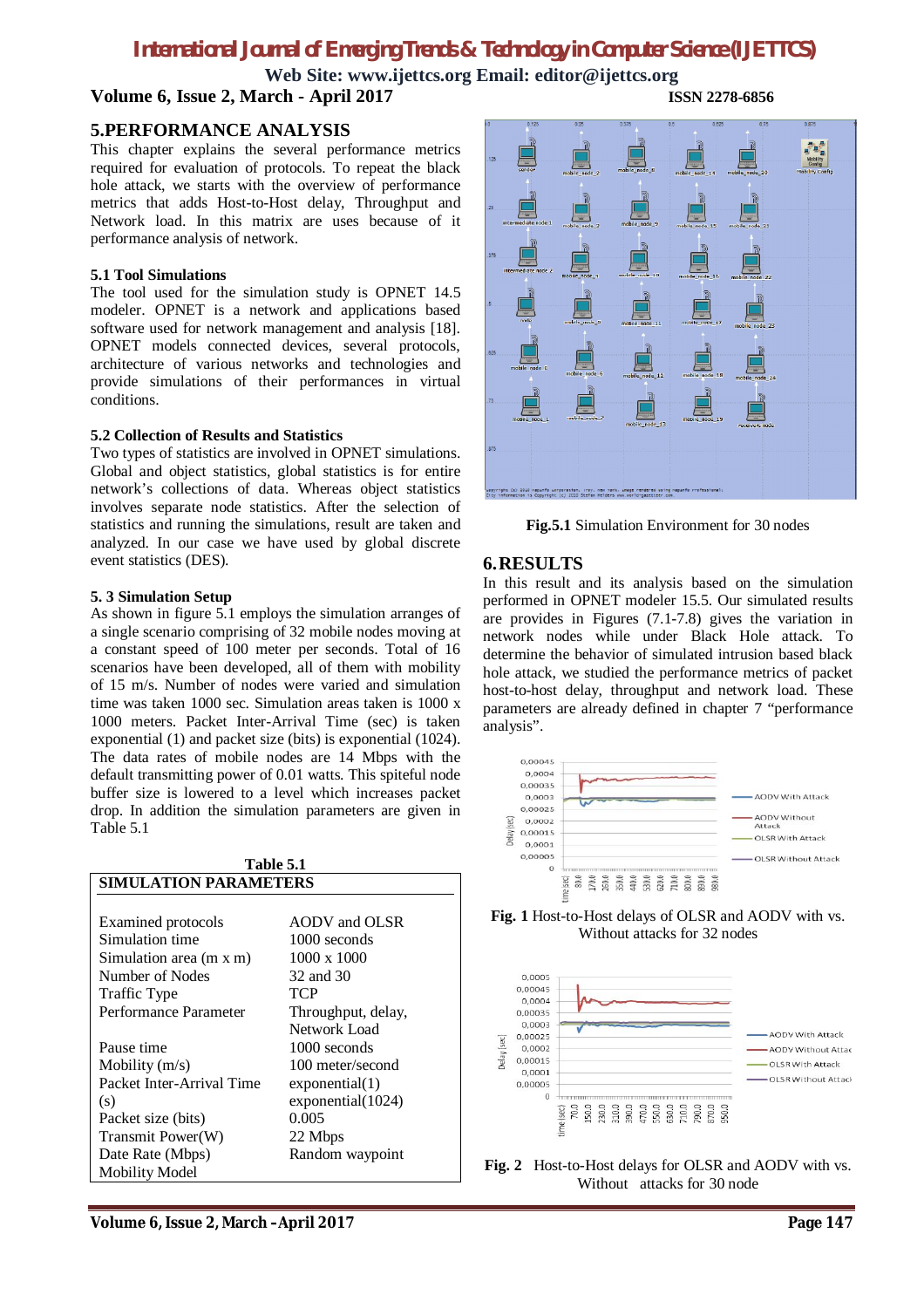**Web Site: www.ijettcs.org Email: editor@ijettcs.org Volume 6, Issue 2, March - April 2017 ISSN 2278-6856**



**Fig. 3** Host-to-Host delays 16 nodes AODV vs. OLSR attacks



**Fig. 4** Host-to-Host delays 30 node AODV vs. OLSR with Attacks



**Fig. 5** Throughputs of OLSR and AODV with vs. without Attacks for 16 nodes



**Fig. 6** Throughputs of OLSR and AODV with vs. without Attack for 30 nodes



**Fig. 7** Throughput 16 node AODV vs. OLSR with attacks



**Fig. 8** Throughput 30 node AODV vs. OLSR with attacks

# **7.CONCLUSIONS & FUTURE WORK**

MANETs has the ability to deploy a network where a traditional network an underlying base environment cannot possibly be deployed. The percentage of severances in delay under attack is 2 to 5 percent and in case of OLSR, where as it is 10 to 20 percent for AODV. The throughput of AODV is effected by twice as compare of OLSR. An instance of network load in manner, there is effect on AODV by the spiteful node is less as compare to OLSR. Based on our research and analysis of simulation result we draw the conclusion that AODV is more susceptible to Black Hole attack than OLSR. These networks are exposed to both external and internal attacks as there is not centralized privacy mechanism. A lot of research work is required. There is a required to analyze Black Hole attack in other MANETs RPs such as DSR, TORA and GRP. Black Hole attack can be attack another way around i.e. as Sleep the act attack. The detection of this behavior of Black Hole attack as well as the remove strategy for such behavior has to be carried out for further research.

#### **REFERENCES**

- [1] http://en.wikipedia.org/wiki/Personal\_area\_network, last visited 12, Apr, 2010.
- [2] http://en.wikipedia.org/wiki/Mobile ad hoc network, last visited 12, Apr, 2010.
- [3] C.E.Perkins and E.M.Royer, "Ad-Hoc On Demand Distance Vector Routing," Proceedings of the 2nd IEEE Workshop on Mobile Computing Systems and Applications, pp.90-100, Feb, 1999.